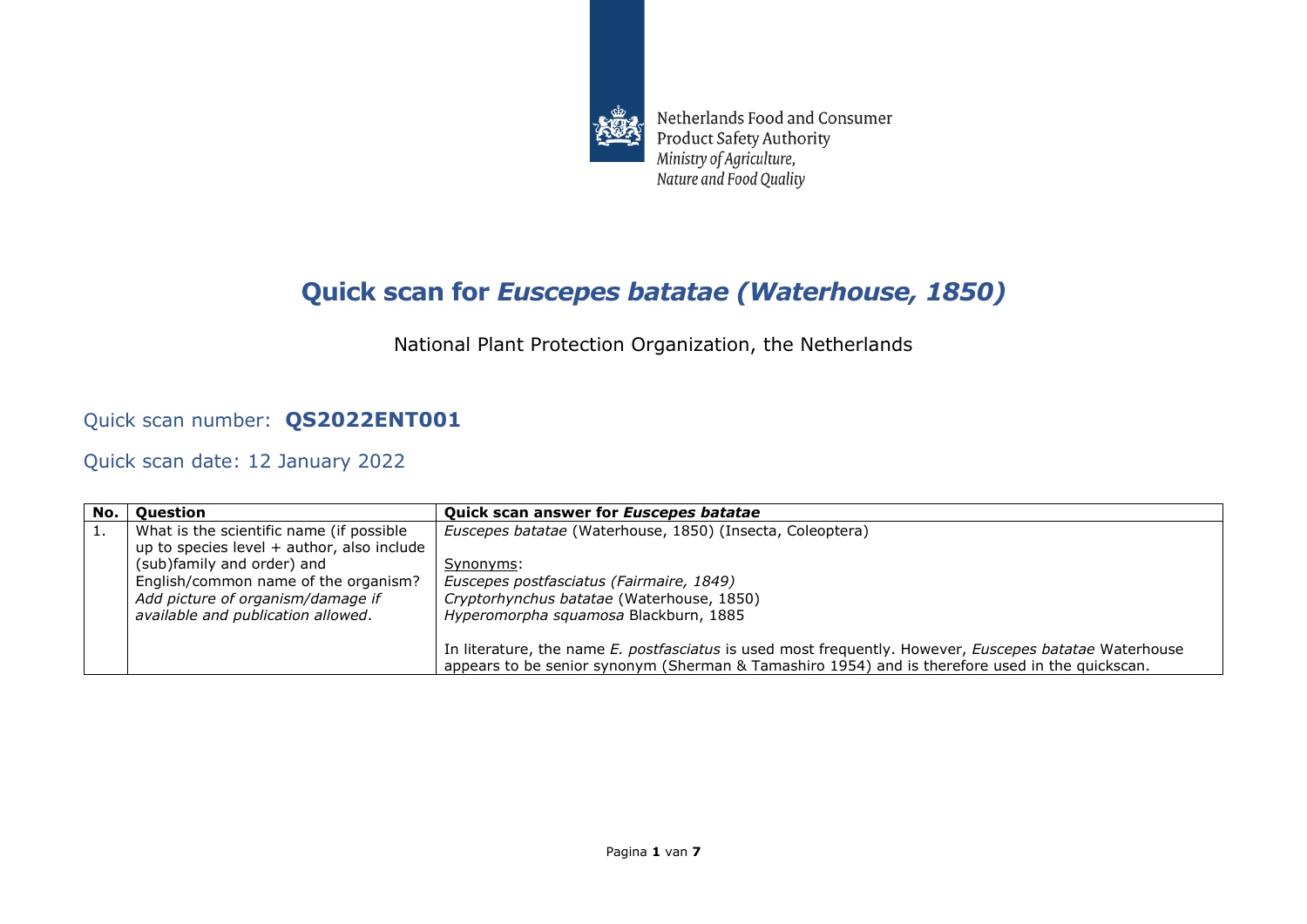| No. | Question                                                                                                                                                                  | Quick scan answer for Euscepes batatae                                                                                                                                                                                                                                           |                                                                                                                                                                                                                                                                                                                                                                                                                                                                          |                                                                                                                                                                                                                                                                                                                                                                                                                                                           |
|-----|---------------------------------------------------------------------------------------------------------------------------------------------------------------------------|----------------------------------------------------------------------------------------------------------------------------------------------------------------------------------------------------------------------------------------------------------------------------------|--------------------------------------------------------------------------------------------------------------------------------------------------------------------------------------------------------------------------------------------------------------------------------------------------------------------------------------------------------------------------------------------------------------------------------------------------------------------------|-----------------------------------------------------------------------------------------------------------------------------------------------------------------------------------------------------------------------------------------------------------------------------------------------------------------------------------------------------------------------------------------------------------------------------------------------------------|
|     |                                                                                                                                                                           |                                                                                                                                                                                                                                                                                  |                                                                                                                                                                                                                                                                                                                                                                                                                                                                          |                                                                                                                                                                                                                                                                                                                                                                                                                                                           |
|     |                                                                                                                                                                           | a)<br>Adult specimen (foto: Juliana<br>Cardona-Duque, University of<br>Puerto Rico, Bugwood.org)                                                                                                                                                                                 | b)<br>Galleries in sweet potato<br>produced by larvae of West<br>Indian sweetpotato weevil.<br>(foto: Whitney Cranshaw,<br>Colorado State University,<br>Bugwood.org)                                                                                                                                                                                                                                                                                                    | $\mathbf{c}$<br>Pupae within sweet potato. (foto:<br>Whitney Cranshaw, Colorado<br>State University, Bugwood.org)                                                                                                                                                                                                                                                                                                                                         |
| 2.  | What prompted this quick scan?<br>Organism detected in produce for<br>import, export, in cultivation, nature,<br>mentioned in publications, e.g. EPPO<br>alert list, etc. | inspection from which a larval specimen was subsequently identified.                                                                                                                                                                                                             |                                                                                                                                                                                                                                                                                                                                                                                                                                                                          | An infested consignment of sweet potatoes (Ipomoea batatas) from Surinam was intercepted during import                                                                                                                                                                                                                                                                                                                                                    |
| 3.  | What is the current area of distribution?                                                                                                                                 | The species likely originates from the Caribbean and has been introduced into South America, the Pacific,<br>2016, Brookes et al. 2019, EPPO 2020, dos Santos et al. 2021). Its current distribution includes:<br>Vanuatu, Wallis and Futuna, Hawaii;<br>Tobago, Virgin Islands; | Asia: Japan (Okinawa (Okinawa prefecture) and the Amami Islands (Kagoshima prefecture));<br>Mariana Islands), New Caledonia, Norfolk Island, Papua New Guinea, Pitcairn, Samoa, Tonga,<br>Caribbean islands: Antigua, Barbados, Cuba, Dominican Republic, Grenada, Guadeloupe, Haiti,<br>South America: Brazil (Amazonas, Bahia, Ceará, Espirito Santo, Guanabara, Minas Gerais, Pará,<br>Paraguay, Peru, Surinam, Venezuela (Anonymous 1994, Brookes 2019, EPPO, 2020). | Oceania and Japan (Okinawa and the Amami Islands) (Anonymous 1994, Gurr et al. 2016; Johnson and Gurr<br>Pacific & Oceania: Cook islands, Fiji, French Polynesia, Kiribati, Mariana Islands (Guam, Northern<br>Jamaica, Martinique, Montserrat, Puerto Rico, St. Kitts and Nevis, St. Lucia, St. Vincent, Trinidad and<br>Paraibá, Rio de Janeiro, Rio Grande do Norte, Santa Catarina, Sao Paulo), French Guiana, Guyana,                                |
| 4.  | What are the hostplants?                                                                                                                                                  | levels, growth rates and survival on these plants are lower than on I. batatas (Alleyne 1982). During an<br>outbreak in Kaboshima in Japan, weevils were found at 46 cultivation sites of I. batatas but also at four                                                            |                                                                                                                                                                                                                                                                                                                                                                                                                                                                          | The species is primarily associated with sweet potato (Ipomoea batatas), which is the preferred host plant<br>(Alleyne 1982). There are records that E. batatae can develop on wild relatives of sweet potato, such as I.<br>pes-caprae, I. spiralis, I. nil and I. tiliacea (Sherman & Tamashiro 1954, Alleyne 1982). However, infestation<br>growing sites of blue morning glory (Ipomoea indica) (Nishioka et al. 2014). Besides these congeneric host |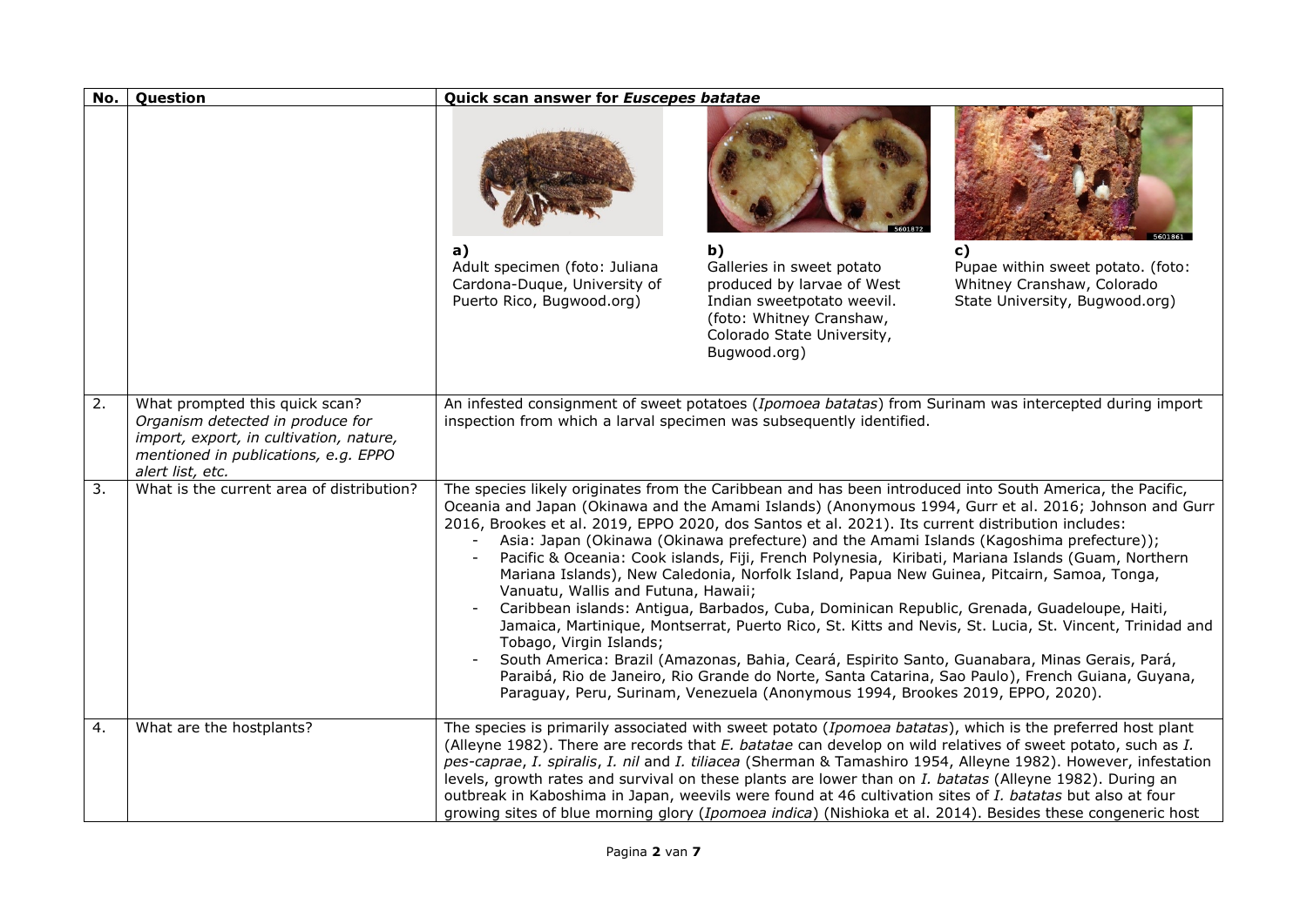| No. | Question                                                                                                                                                                                                                                                                                                                                                                                                                               | Quick scan answer for Euscepes batatae                                                                                                                                                                                                                                                                                                                                                                                                                                                                                                                                                                                                                                                                                                                                                                                                                                                                                                                                                                                                                                                                                                                                                                                                               |
|-----|----------------------------------------------------------------------------------------------------------------------------------------------------------------------------------------------------------------------------------------------------------------------------------------------------------------------------------------------------------------------------------------------------------------------------------------|------------------------------------------------------------------------------------------------------------------------------------------------------------------------------------------------------------------------------------------------------------------------------------------------------------------------------------------------------------------------------------------------------------------------------------------------------------------------------------------------------------------------------------------------------------------------------------------------------------------------------------------------------------------------------------------------------------------------------------------------------------------------------------------------------------------------------------------------------------------------------------------------------------------------------------------------------------------------------------------------------------------------------------------------------------------------------------------------------------------------------------------------------------------------------------------------------------------------------------------------------|
|     |                                                                                                                                                                                                                                                                                                                                                                                                                                        | plants, Anonymous (2022a) mentions additional unrelated hosts species such as Daucus carota (carrot) and<br>Raphanus sativus (radish). Listing of these species as hosts is likely based on Muruvanda et al. (1986).<br>Muruvanda et al. (1986) conducted no-choice bioassays with Daucus carota and Raphanus sativus. They<br>observed feeding of adults on both plant species but oviposition only occurred in carrot. Eggs that were laid<br>in the presence of R. sativus were not on the plant but on the jar. There was no successful larval<br>development observed on either of the plant species and these alternative food plants therefore likely<br>support adult survival only (Muruvanda et al. 1986). Thus, there is no evidence that E. batatae can complete<br>its life cycle in <i>D. carota</i> and <i>R. sativus</i> and these plant species are not listed as hosts in the current risk<br>assessment.                                                                                                                                                                                                                                                                                                                          |
| 5.  | Does the organism cause any kind of<br>plant damage in the current area of<br>distribution and/or does the consignment<br>demonstrate damage suspected to have<br>been caused by this organism?<br>Yes/no + plant species on which damage<br>has been reported + short description of<br>symptoms.<br>Please indicate also when the organism<br>is otherwise harmful (e.g. predator,<br>human/veterinary pathogen vector,<br>$etc.$ ). | E. batatae is an important pest of sweet potato in Japan, the Pacific, Caribbean basin and in some South<br>American countries (Alleyne, 1982, dos Santos et al. 2021). Adults lay their eggs in roots and stems in<br>which larvae tunnel extensively (Alleyne 1982, Fatiaki 2017, Johnson and Gurr 2016). In the Caribbean and<br>in Japan, the weevil causes extensive damage to roots both in the field and in storage (Alleyne 1982, Yasuda<br>1997a, Anonymous 2022b). In Japan, the weevil is the most serious pest of sweet potato in the Ryukyu<br>Islands (Anonymous 2022ab). Fielding & Van Crowder (1995) reported that 92% of the surveyed Jamaican<br>farmers suffered crop damage in sweet potatoes by weevils (Euscepes batatae and Cylas formicarius<br>pooled). Moreover, weevil feeding induces sweet potato roots to produce furano-terpenoids making already<br>slightly damaged roots unsuitable for consumption (Jansson 1992, Anonymous 2022a). Therefore<br>proportions of damaged produce strongly correlates with the proportion of unusable product, because low<br>levels of damage will lead to the rejection of the product.                                                                                          |
| 6.  | Assess the probability of establishment<br>in the Netherlands (NL) (i.e. the<br>suitability of the environment for<br>establishment).<br>a. In greenhouses<br>b. Outdoors<br>c. Otherwise (e.g. storage facilities,<br>human environment)                                                                                                                                                                                              | Unlikely. The main host (I. batatas) is present in a very limited area in NL, approximately 20 ha in 2018<br>(Agrio 2021). Alternative hosts (other Ipomoea spp. such as morning glory varieties and perhaps Daucus<br>carota but see 4.) may be present outdoors but the environmental conditions make establishment of this<br>(sub)tropical species unlikely (see 7).                                                                                                                                                                                                                                                                                                                                                                                                                                                                                                                                                                                                                                                                                                                                                                                                                                                                             |
| 7.  | Assess the probability of establishment<br>in the EU (i.e. the suitability of the<br>environment for establishment).                                                                                                                                                                                                                                                                                                                   | The current distribution of E. batatae is limited to tropical and subtropical areas and the species may be able<br>to establish in southern parts of the EU. The area of sweet potato production is limited in (southern) EU but<br>its importance seems to increase (Table 1, Mulderij 2017). According to Shimoji (2011), the developmental<br>zero of E. batatae is between 11 and 12°C. Full development is observed in the range of 22°C to 31°C with<br>an optimum between 25°C and 28°C. No data on lethal minimum temperature has been found. The thermal<br>constant for development was 769.2 degree-days above 11°C (Shimoji 2011). Nishioka et al. (2014)<br>mentions that in Japan, tuber storage silos may provide a refuge for the weevil to overwinter under less<br>suitable conditions. Establishment of this (sub)tropical species seems less likely in cooler regions in the EU<br>because of unfavorable climatic conditions and absence or limited cultivation areas of the main host plant I.<br>batatas. The uncertainty of this assessment is 'medium'. More information is needed on cropping practices in<br>the EU including production of sweet potato under protected conditions, survival of E. batatae in absence of |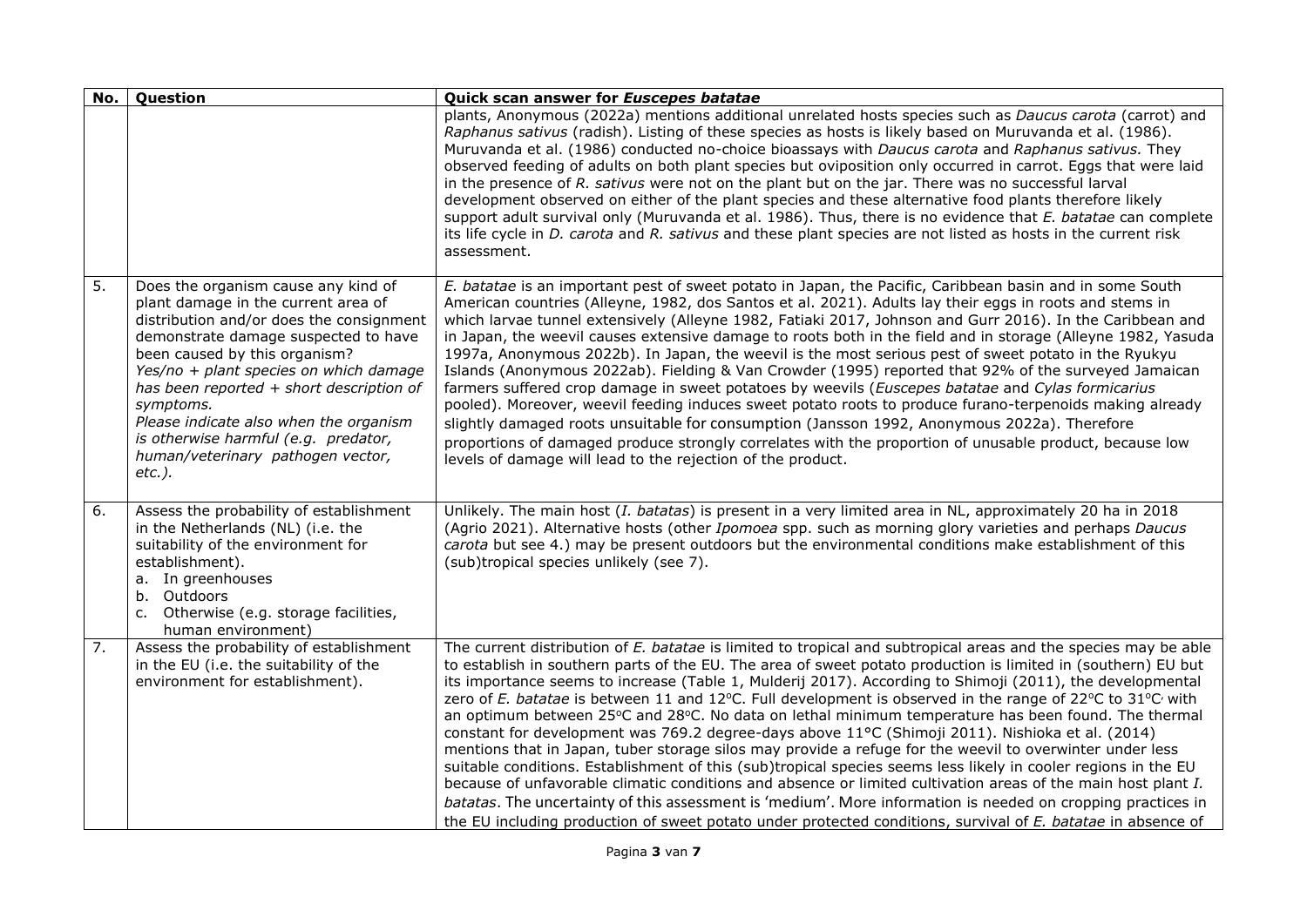| No. | Question                                                                                                                                                                                                                                                                        | Quick scan answer for Euscepes batatae                                                                                                                                                                                                                                                                                                                                                                                                                                                                                                                                                                                                                                                                                                                                                                                                                                                                                                                                                                                                                                                                                                                      |  |
|-----|---------------------------------------------------------------------------------------------------------------------------------------------------------------------------------------------------------------------------------------------------------------------------------|-------------------------------------------------------------------------------------------------------------------------------------------------------------------------------------------------------------------------------------------------------------------------------------------------------------------------------------------------------------------------------------------------------------------------------------------------------------------------------------------------------------------------------------------------------------------------------------------------------------------------------------------------------------------------------------------------------------------------------------------------------------------------------------------------------------------------------------------------------------------------------------------------------------------------------------------------------------------------------------------------------------------------------------------------------------------------------------------------------------------------------------------------------------|--|
|     |                                                                                                                                                                                                                                                                                 | the main host plant (sweet potato) and tolerance of the weevil for low temperatures to assess its potential<br>for establishment in the EU with higher confidence.                                                                                                                                                                                                                                                                                                                                                                                                                                                                                                                                                                                                                                                                                                                                                                                                                                                                                                                                                                                          |  |
|     |                                                                                                                                                                                                                                                                                 | Table 1. Sweet potato area harvested in four EU member states in 2017 (source Faostat, retrieved on 2022-<br>01-10; no data available from more recent years)                                                                                                                                                                                                                                                                                                                                                                                                                                                                                                                                                                                                                                                                                                                                                                                                                                                                                                                                                                                               |  |
|     |                                                                                                                                                                                                                                                                                 | <b>EU-member state</b><br>Area harvested (ha)                                                                                                                                                                                                                                                                                                                                                                                                                                                                                                                                                                                                                                                                                                                                                                                                                                                                                                                                                                                                                                                                                                               |  |
|     |                                                                                                                                                                                                                                                                                 | 90<br>Greece                                                                                                                                                                                                                                                                                                                                                                                                                                                                                                                                                                                                                                                                                                                                                                                                                                                                                                                                                                                                                                                                                                                                                |  |
|     |                                                                                                                                                                                                                                                                                 | Italy<br>388                                                                                                                                                                                                                                                                                                                                                                                                                                                                                                                                                                                                                                                                                                                                                                                                                                                                                                                                                                                                                                                                                                                                                |  |
|     |                                                                                                                                                                                                                                                                                 | 954<br>Portugal                                                                                                                                                                                                                                                                                                                                                                                                                                                                                                                                                                                                                                                                                                                                                                                                                                                                                                                                                                                                                                                                                                                                             |  |
|     |                                                                                                                                                                                                                                                                                 | 2145<br>Spain                                                                                                                                                                                                                                                                                                                                                                                                                                                                                                                                                                                                                                                                                                                                                                                                                                                                                                                                                                                                                                                                                                                                               |  |
|     |                                                                                                                                                                                                                                                                                 |                                                                                                                                                                                                                                                                                                                                                                                                                                                                                                                                                                                                                                                                                                                                                                                                                                                                                                                                                                                                                                                                                                                                                             |  |
| 8.  | What are the possible pathways that can<br>contribute to spread of the organism<br>after introduction? How rapid is the<br>organism expected to spread (by natural<br>dispersal and human activity)?                                                                            | Unlike in Solanum tuberosum, which is propagated using tubers only, propagation of sweet potato takes<br>place using vine, root slips or storage roots (Loebenstein 2009). The most important dispersal pathway is<br>the movement of different propagation materials (slips, cuttings or vines and tubers) that have been<br>infested by E. batatae (Alleyne 1982, Nishioka et al. 2014). Larvae may develop in both tubers and stems<br>(vines) where their presence is more difficult to notice at low infestation levels (Fatiaki 2017). Thus, eggs,<br>larvae, pupae and adults may be present in stems and roots (CABI 2021). Infestations of stems and tubers<br>of I. batatas have been observed in Samoa and in Japan (Fatiaki et al. 2017, Yasuda 1997a, Yasuda 1997b).<br>In addition, weevils may cling to clothes and spread by workers moving between fields Alleyne (1982). The<br>species may also be spread by trade of tubers not intended for planting as shown by the interception (see<br>2). Although adults of E. batatae have wings, they have not been observed to fly (Alleyne 1982, Gurr et al.<br>2016, Johnson and Gurr 2016). |  |
| 9.  | Provide an assessment of the type and<br>amount of direct and indirect damage<br>(e.g. lower quality, lower production,<br>export restrictions, threat to biodiversity,<br>etc.) likely to occur if the organism<br>would become established in NL and the<br>EU, respectively? | Reduction in yield and product quality (see 5).                                                                                                                                                                                                                                                                                                                                                                                                                                                                                                                                                                                                                                                                                                                                                                                                                                                                                                                                                                                                                                                                                                             |  |
| 10. | Has the organism been detected on/in a<br>product other than plants for planting<br>(e.g. cut flowers, fruit, vegetables)?<br>If "no", go to question 12                                                                                                                        | Yes                                                                                                                                                                                                                                                                                                                                                                                                                                                                                                                                                                                                                                                                                                                                                                                                                                                                                                                                                                                                                                                                                                                                                         |  |
| 11. | If the organism has been found on/in a<br>product other than plants for planting<br>(e.g. cut flowers, fruit, vegetables), what<br>is the probability of introduction (entry +<br>establishment)?<br>Only to be answered in case of an<br>interception or a find.               | The probability of introduction seems very low because the product will generally be stored indoors after it<br>will be consumed. Infested tubers may be discarded by the consumer and placed in a waste bin. Infested<br>tubers that are being imported may already contain adults. Otherwise, immature stages may develop into<br>adults before the tubers are consumed or destroyed by composting or incineration. Adults may escape from<br>the storage room or waste bin, find a suitable host and initiate a population. Generally, the probability that<br>this will happen seems very low: the climatic conditions are unfavourable for population development in the                                                                                                                                                                                                                                                                                                                                                                                                                                                                               |  |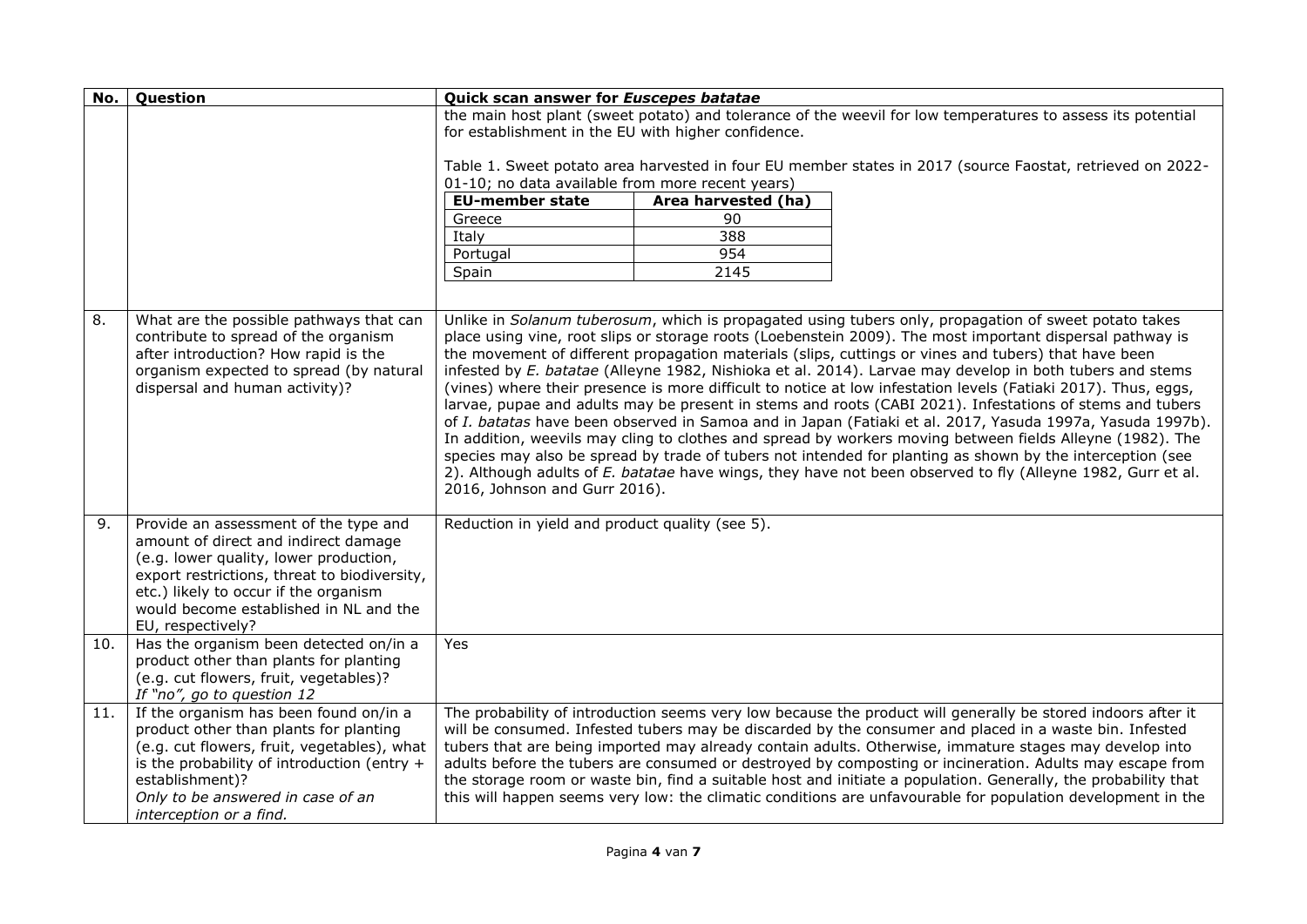| No. | Question           | Quick scan answer for Euscepes batatae                                                                                                                                                                                                                                                                                                                                                                                                                                                                                                                                                                                                                                                                                                                                                                                                                                                                                                                                                                                                                                                                                                                                                                                                                                                                                                                                                                                                                                                                                                                                                                                                                                                                                                                                                                                                                                                                                                                                                                                                                                                                                                                                                                                                                                                                                                 |
|-----|--------------------|----------------------------------------------------------------------------------------------------------------------------------------------------------------------------------------------------------------------------------------------------------------------------------------------------------------------------------------------------------------------------------------------------------------------------------------------------------------------------------------------------------------------------------------------------------------------------------------------------------------------------------------------------------------------------------------------------------------------------------------------------------------------------------------------------------------------------------------------------------------------------------------------------------------------------------------------------------------------------------------------------------------------------------------------------------------------------------------------------------------------------------------------------------------------------------------------------------------------------------------------------------------------------------------------------------------------------------------------------------------------------------------------------------------------------------------------------------------------------------------------------------------------------------------------------------------------------------------------------------------------------------------------------------------------------------------------------------------------------------------------------------------------------------------------------------------------------------------------------------------------------------------------------------------------------------------------------------------------------------------------------------------------------------------------------------------------------------------------------------------------------------------------------------------------------------------------------------------------------------------------------------------------------------------------------------------------------------------|
|     |                    | larger part of the PRA area (EU) and in most of the PRA area during winter time, adults do not fly and the<br>main host plant, I. batatas, is grown on a limited scale.                                                                                                                                                                                                                                                                                                                                                                                                                                                                                                                                                                                                                                                                                                                                                                                                                                                                                                                                                                                                                                                                                                                                                                                                                                                                                                                                                                                                                                                                                                                                                                                                                                                                                                                                                                                                                                                                                                                                                                                                                                                                                                                                                                |
| 12. | Additional remarks | Trapping of adults for detection is possible. Nakamoto and Takushi (2002) developed LED traps that may be<br>used as alternatives to baited traps. Pesticides are ineffective in elimination. When feasible, exposing<br>infested consignments to a dose of 15 Gy gamma radiation proved sufficient to provide quarantine security<br>(Follett 2007).                                                                                                                                                                                                                                                                                                                                                                                                                                                                                                                                                                                                                                                                                                                                                                                                                                                                                                                                                                                                                                                                                                                                                                                                                                                                                                                                                                                                                                                                                                                                                                                                                                                                                                                                                                                                                                                                                                                                                                                  |
|     |                    | Another economically important sweet potato weevil is Cylas formicarius that has been found on sweet<br>potato on several earlier occasions in the Netherlands. It has been intercepted during import inspection on I.<br>batatas in 2012 (EPPO 2012). On two separate occasions, C. formicarius has been found on sweet potatoes<br>at a retailer in 2020.                                                                                                                                                                                                                                                                                                                                                                                                                                                                                                                                                                                                                                                                                                                                                                                                                                                                                                                                                                                                                                                                                                                                                                                                                                                                                                                                                                                                                                                                                                                                                                                                                                                                                                                                                                                                                                                                                                                                                                            |
| 13. | References         | Agrio 2021. Zoete bataat zoekt plek op Nederlandse akker. https://www.akkerwijzer.nl/artikel/139759-<br>zoete-bataat-zoekt-plek-op-nederlandse-akker/<br>Alleyne EH 1982. Studies on the biology and behavior of the West Indian sweet potato weevil, Euscepes<br>postfasciatus (Fairmaire) (Coleoptera: Curculionidae). Eighteen Annual Meeting of the Caribbean Food<br>Crops Society. Dover Convention Centre Barbados. 18, 236-243.<br>Anonymous 1994. Euscepes postfasciatus. Distribution Maps of Plant Pests, CAB International, UK, DOI<br>10.1079/DMPP/20046600309, Record Number 20046600309.<br>https://www.cabi.org/ISC/abstract/20046600309<br>Anonymous 2022a. West Indian sweet potato weevil Euscepes postfasciatus<br>https://www.plantwise.org/knowledgebank/datasheet/23541#DistributionSection<br>Anonymous 2022b. Asian-Pacific Alien Species Database (APASD)<br>http://www.naro.affrc.go.jp/archive/niaes/techdoc/apasd/Euscepes%20postfasciatus%20-B.html<br>Brookes DR, Hereward JP, Walter GH, Furlong MJ 2019. Origins, Divergence, and Contrasting Invasion<br>History of the Sweet Potato Weevil Pests Cylas formicarius (Coleoptera: Brentidae) and Euscepes batatae<br>(Coleoptera: Curculionidae) in the Asia-Pacific. J. Econ. Entomol. 112, 2931-2939.<br>CABI 2021. Datasheet Euscepes postfasciatus (West Indian sweet potato weevil). Available online:<br>https://www.cabi.org/isc/datasheet/23541#toplantTrade [Accessed 11-01-2022].<br>dos Santos MM, dos Santos Cabral MJ, Faustino Jr. W, da Silva IM, da Costa MR and Alvarenga Soares M<br>2021. Occurrence of Euscepes postfasciatus (Coleoptera: Curculionidae) in Ipomoea batatas in<br>Diamantina, Minas Gerais, Brazil. Arq. Inst. Biol. v.88, 1-4, e00182020<br>EPPO 2012. Pests newly found or intercepted in the Netherlands. EPPO Reporting Service no. 02 - 2012<br>Num. article: 2012/037. https://gd.eppo.int/reporting/article-1864<br>EPPO, 2020. Euscepes postfasciatus, distribution. Available online :<br>https://qd.eppo.int/taxon/EUSPPO/distribution [Accessed: 10-01-2022]<br>Fatiaki FA, Palomar MK and Furlong M 2017. Abundance and distribution of West Indian sweet potato weevil,<br>Euscepes batatae (Waterhouse) (Coleoptera: Curculionidae), in Samoa. Journal of South Pacific<br>Agriculture. 20, 16-24. |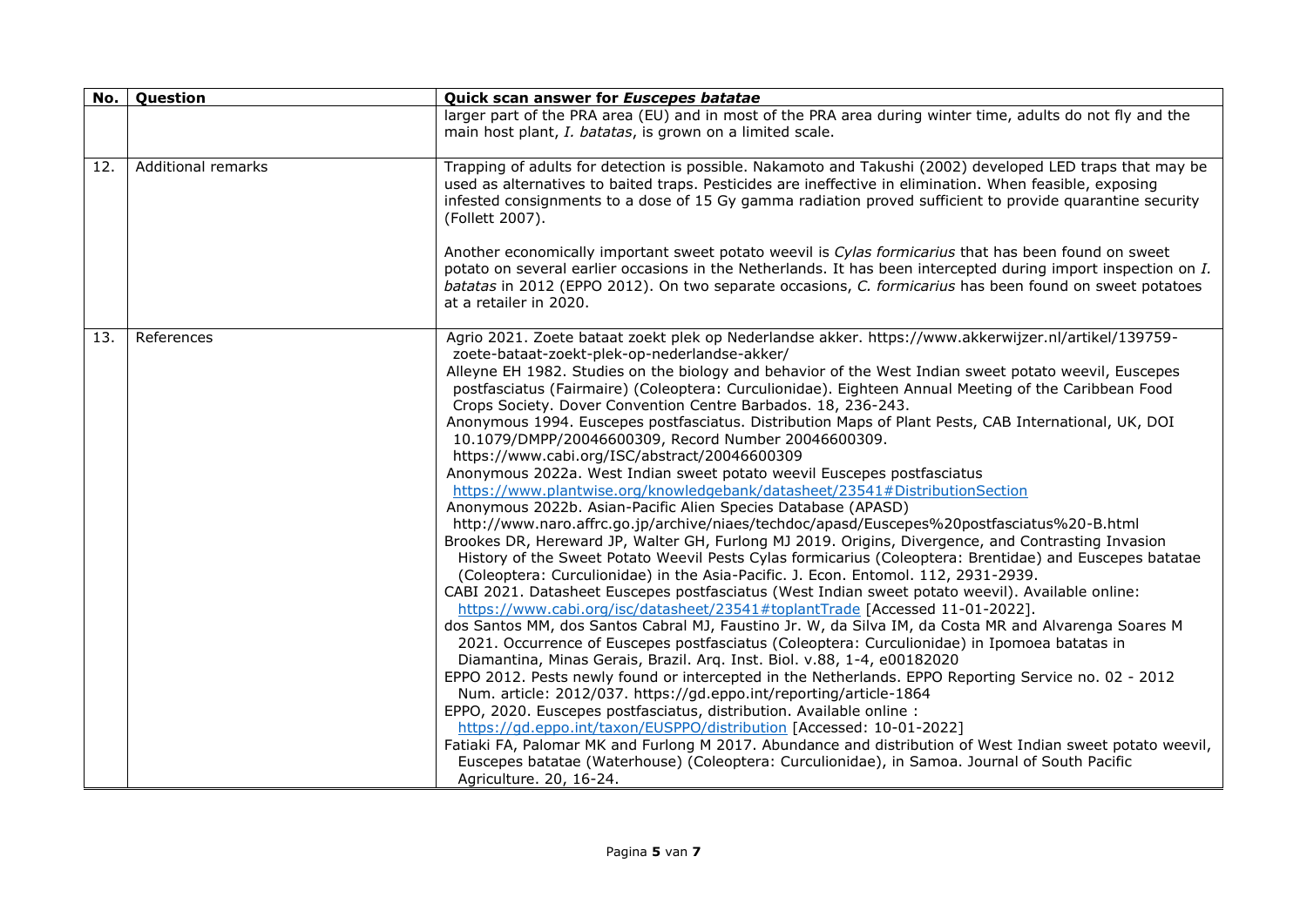| No. | Question | Quick scan answer for Euscepes batatae                                                                                                                                                                                                                                                                                                                                                                                                                                                                                                                                                                                                                                                                                     |
|-----|----------|----------------------------------------------------------------------------------------------------------------------------------------------------------------------------------------------------------------------------------------------------------------------------------------------------------------------------------------------------------------------------------------------------------------------------------------------------------------------------------------------------------------------------------------------------------------------------------------------------------------------------------------------------------------------------------------------------------------------------|
|     |          | Fatiaki FA 2017. Abundance, within-vine distribution and oviposition site preferences of Euscepes batatae<br>(Waterhouse) (Coleoptera: Curculionidae) in sweet potato cultivars in Samoa. M.Sc. Thesis. The University<br>of the South Pacific. pp. 96                                                                                                                                                                                                                                                                                                                                                                                                                                                                     |
|     |          | Fielding WJ, Van Crowder L 1995. Sweet-Potato Weevils In Jamaica - Acceptable Pests. J. Sustain. Agric. 5,<br>105-117.                                                                                                                                                                                                                                                                                                                                                                                                                                                                                                                                                                                                     |
|     |          | Follett PA 2006. Irradiation as a methyl bromide alternative for postharvest control of Omphisa<br>anastomosalis (Lepidoptera: Pyralidae) and Euscepes postfasciatus and Cylas fornficarius elegantulus<br>(Coleoptera: Curculionidae) in sweet potatoes. J. Econ. Entomol. 99, 32-37.<br>Gurr GM, Liu J, Johnson AC, Woruba DN, Kirchhof G, Fujinuma R, Sirabis W, Jeffery Y, Akkinapally R 2016.<br>Pests, diseases and crop protection practices in the smallholder sweetpotato production system of the<br>highlands of Papua New Guinea. PeerJ. 4:e2703; DOI 10.7717/peerj.2703<br>Jansson RK 1992. Biological Approaches For Management Of Weevils Of Root And Tuber Crops - A Review.<br>Fla. Entomol. 75, 568-584. |
|     |          | Johnson AC, Gurr GM 2016. Invertebrate pests and diseases of sweetpotato (Ipomoea batatas): a review<br>and identification of research priorities for smallholder production. Ann. Appl. Biol. 168, 291-320.                                                                                                                                                                                                                                                                                                                                                                                                                                                                                                               |
|     |          | Loebenstein, G., 2009. Origin, distribution and economic importance. The sweetpotato, pp.9-12.<br>Mulderij R 2017. Overzicht wereldmarkt zoete aardappel. https://www.agf.nl/article/165825/overzicht-                                                                                                                                                                                                                                                                                                                                                                                                                                                                                                                     |
|     |          | wereldmarkt-zoete-aardappel/<br>Muruvanda DA, Beardsley AJ and Mitchell WC 1986. Additional Alternate Hosts of the Sweetpotato Weevils<br>Cylas formicarius elegantulus and Euscepes postfasciatus (Coleoptera: Curculionidae) in Hawaii.<br>Proceedings, Hawaiian Entomological Society. 26, 93-96.                                                                                                                                                                                                                                                                                                                                                                                                                       |
|     |          | Nakamoto Y, Takushi J 2002. A newly developed LED (light emitting diode) trap for the west Indian sweet<br>potato weevil, Euscepes postfasciatus (Fairmaire) (Coleoptera : Curculionidae). Jpn. J. Appl. Entomol.<br>Zool. 46, 145-151.                                                                                                                                                                                                                                                                                                                                                                                                                                                                                    |
|     |          | Nishioka K, Sakamaki Y, Nakamura T, Yamaguchi T 2014. Spatio-epidemiological and Risk Analysis of<br>Factors Leading to the Establishment of an Invading Population of the West Indian Sweet Potato Weevil in<br>Ibusuki City, Kagoshima Prefecture, Japan. Jpn. J. Appl. Entomol. Zool. 58, 237-247.                                                                                                                                                                                                                                                                                                                                                                                                                      |
|     |          | Sherman M and Tamashiro M 1954. The sweet potato weevils in Hawaii, their biology and control. Hawaii<br>Agricultural Experiment Station, University of Hawaii. pp 36.                                                                                                                                                                                                                                                                                                                                                                                                                                                                                                                                                     |
|     |          | Shimoji Y 2011. Effect of temperature on the development of the West Indian sweet potato weevil, Euscepes<br>postfasciatus (Fairmaire) (Coleoptera: Curculionidae) on an artificial diet. Appl. Entomol. Zoolog. 46, 51-<br>54.                                                                                                                                                                                                                                                                                                                                                                                                                                                                                            |
|     |          | Yasuda K 1997a. Control threshold on sweet potato, Ipomoea batatas L., damaged by the West Indian<br>Sweet Potato Weevil, Euscepes postfasciatus (Fairmaire) (Coleoptera: Curculionidae). Jpn. J. Appl.<br>Entomol. Zool. 41, 201-207.                                                                                                                                                                                                                                                                                                                                                                                                                                                                                     |
|     |          | Yasuda K 1997b. Occurrence of West Indian sweet potato weevil, Euscepes postifasciatus (Fairmaire)<br>(Coleoptera: Curculionidae) and damage to sweet-potato (Ipomoea batatas (L) Lam) fields. Jpn. J. Appl.<br>Entomol. Zool. 41, 83-88.                                                                                                                                                                                                                                                                                                                                                                                                                                                                                  |